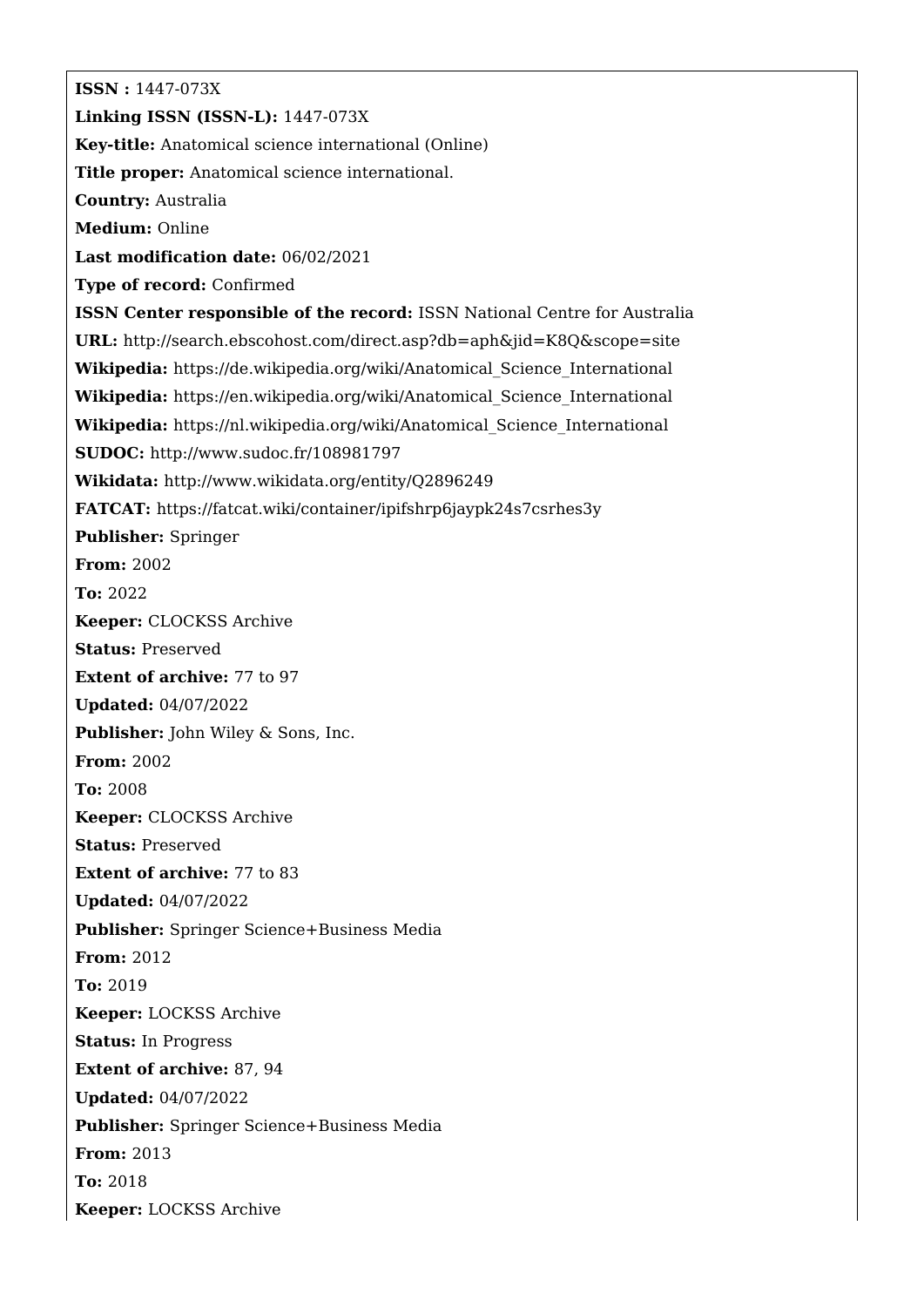**Status:** Preserved **Extent of archive:** 88 to 93 **Updated:** 04/07/2022 **Publisher:** Springer **From:** 2018 **To:** 2021 **Keeper:** Library of Congress **Status:** Preserved **Extent of archive:** 93 (3, 4); 94 (1 to 4); 95 (1 to 4); 96 (1 to 4) **Updated:** 05/07/2022 **Publisher:** Springer customer Service Center GmbH **From:** 2002 **To:** 2010 **Keeper:** National Digital Preservation Program, China **Status:** Preserved **Extent of archive:** Preserved : 8 (1 to 4); 77 (1 to 4); 78 (1 to 4); 79 (1 to 4); 81 (1 to 4); 82 (1 to 4); 83 (1 to 4); 84 (1, 3, 4); 85 (1, 2) **Updated:** 12/04/2022 **Publisher:** Springer customer Service Center GmbH **From:** 2010 **To:** 2020 **Keeper:** National Digital Preservation Program, China **Status:** Preserved **Extent of archive:** Preserved : 9 (1 to 4); 85 (2 to 4); 86 (1 to 3); 87 (1 to 4); 88 (1 to 4); 89 (1 to 4); 91 (1, 2); 92 (1 to 4); 93 (1 to 4); 94 (1 to 4); 95 (1 to 4) **Updated:** 12/04/2022 **Publisher:** Blackwell **From:** 2006 **To:** 2019 **Keeper:** National Library of the Netherlands **Status:** Preserved **Extent of archive:** Preserved : 81 (2 to 4); 82 (1 to 4); 83 (3, 4); 84 (1-2, 3, 4); 85 (1 to 4); 86 (1 to 4); 87 (1 to 4); 88 (1 to 4); 89 (1 to 4); 90 (1 to 4); 91 (1 to 4); 92 (1 to 4); 93 (1 to 4); 94 (1 to 4) **Updated:** 19/06/2022 **Publisher:** Springer **From:** 2002 **To:** 2022 **Keeper:** Portico **Status:** Preserved **Extent of archive:** Preserved : 77 (1 to 4); 78 (1 to 4); 79 (1 to 4); 80 (1 to 4); 81 (1 to 4); 82 (1 to 4); 83 (1 to 4); 84 (1-2, 3, 4); 85 (1 to 4); 86 (1 to 4); 87 (1 to 4); 88 (1 to 4); 89 (1 to 4); 90 (2 to 4); 91 (1 to 4); 92 (1 to 4); 93 (1 to 4); 94 (1 to 4); 95 (1 to 4); 96 (1 to 4); 97 (1, 2)

**Updated:** 04/06/2022